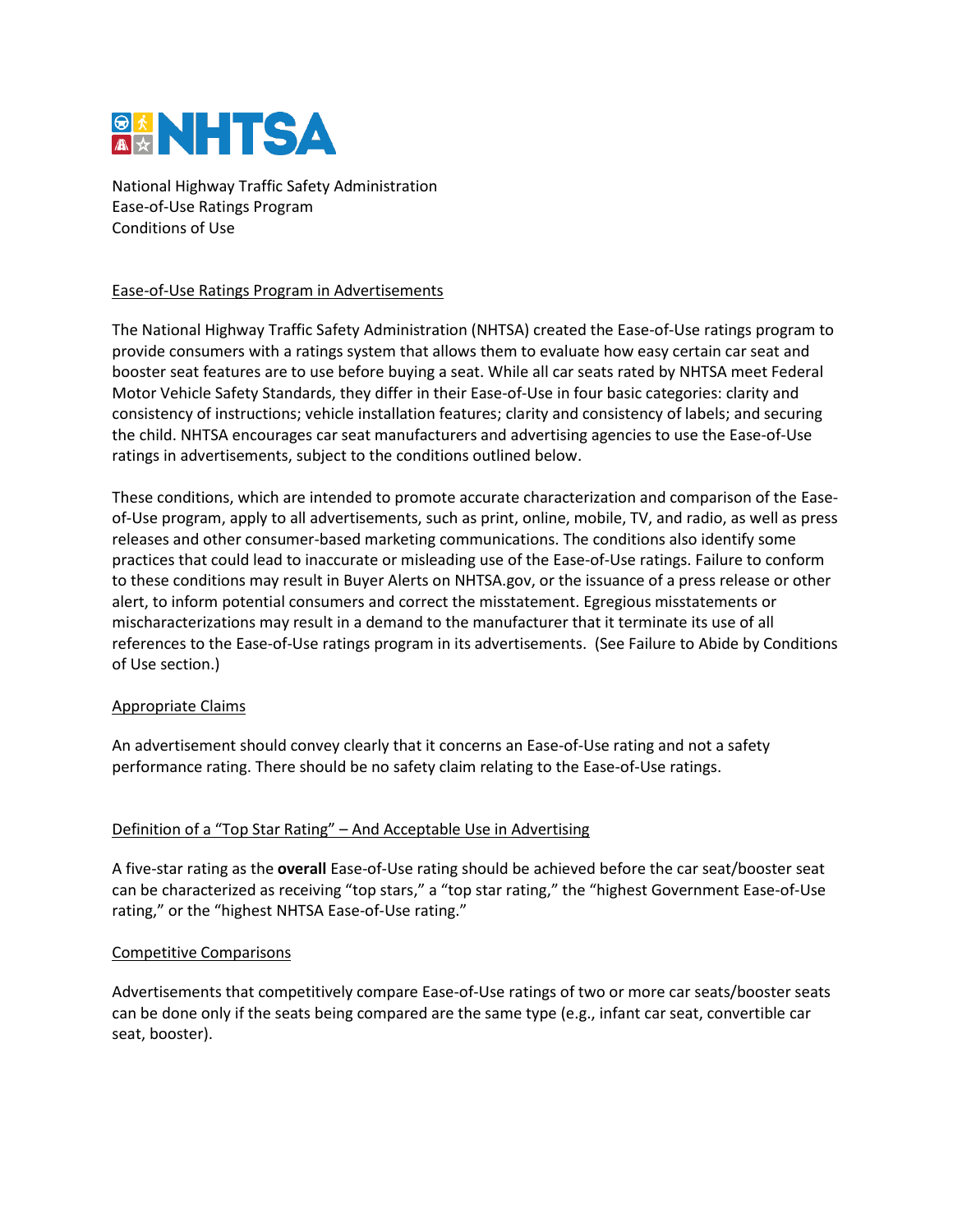## Retest Timing – Requirement of Disclaimer

For car seats/booster seats that change mid-model year and which are subsequently officially re-rated, an advertisement should include in the disclaimer that the revised Ease-of-Use rating applies only to seats manufactured on or after the re-rated seat's date of manufacture.

#### Use of the Ease-of-Use Logo

The Ease-of-Use logo may be used in an advertisement (print, online, mobile, or TV), along with Ease-of-Use ratings, provided the logo is displayed in immediate proximity to the Ease-of-Use rating. This ensures that the association with the advertisement is limited to the Ease-of-Use rating and not to the contents of the entire advertisement. An advertisement may not use the Ease-of-Use logo in any way that implies endorsement by NHTSA, nor otherwise imply that a particular Ease-of-Use rating constitutes an endorsement by the government.

Questions pertaining to advertisements that incorporate NHTSA's Ease-of-Use logo with the Ease-of-Use ratings should be directed to NHTSA's Office of Communications and Consumer Information at 202-366 9550 or submitted via e-mail at [public.affairs@dot.gov.](mailto:public.affairs@dot.gov)

A vector-based image of the NHTSA Ease-of-Use logo is available for download at: [https://www.nhtsa.gov/car-seats-and-booster-seats/car-seat-ease-use-ratings.](https://www.nhtsa.gov/car-seats-and-booster-seats/car-seat-ease-use-ratings)

The logo is shown below and the logo is full color (CMYK).

# **NHTSA EASE-OF-USE** \*\*\*\*\* RATINGS

#### NHTSA Attribution Requirement

The following statement should appear in any advertisement using the Ease-of-Use ratings: "Government Ease-of-Use ratings are part of the National Highway Traffic Safety Administration's (NHTSA) Ease-of-Use Ratings Program. Use of the Government Ease-of-Use rating in this advertisement does not constitute or imply an endorsement by NHTSA or the United States Government of the product or the product's manufacturer or provider."

## Failure to Abide by Conditions of Use

NHTSA will contact the manufacturer should the agency become aware of any advertisement or public statement that misrepresents the Ease-of-Use program, and may issue a press release or other alert to potential consumers identifying the misrepresentation and correcting the statement. Egregious misstatements or mischaracterizations of a car seat or booster seat's Ease-of-Use ratings may result in a formal request from NHTSA that the manufacturer terminate its use of all references to the Ease-of-Use ratings program in its advertisements.